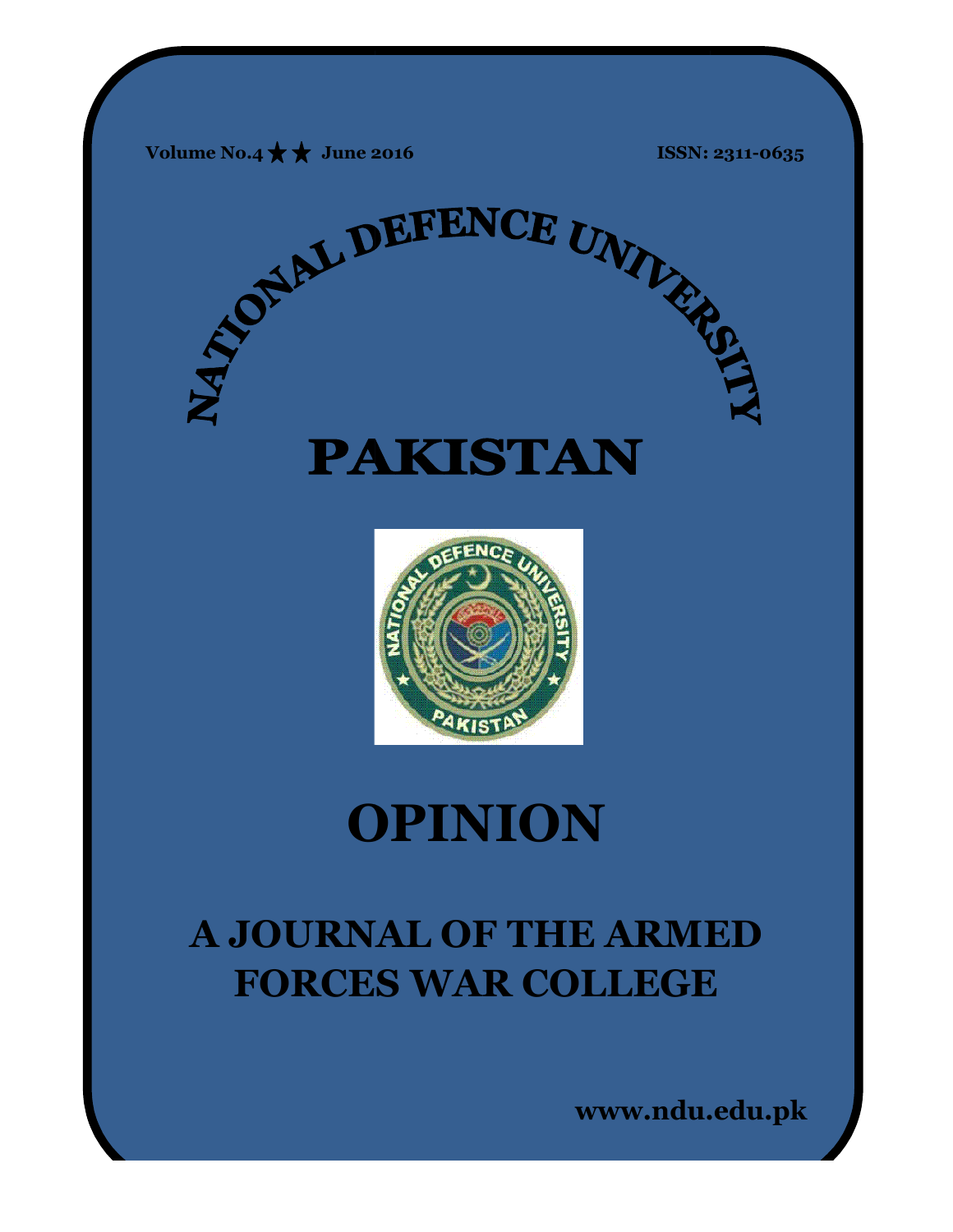### **EDITORIAL BOARD**

#### **Patron**

Major General Muhammad Naeem Ashraf

#### **Chief Editor**

Midhat Shahzad

#### **Editor**

Air Cdre Zaheer Mirza

# **Assistant Editors**

Cdre Imran Iftikhar

Air Cdre Muhammad Sarfraz

Lt Col Muhammad Aslam Khan Niazi

Lt Col Muhammad Shahzad Khan

# **ADVISORY BOARD OF OPINION**

# **Internal Members**

- 1. Dr Pervaiz Iqbal Cheema, Dean FCS, NDU
- 2. Dr Hasan Askari Rizvi, Pakistani political scientist & Military analyst
- 3. Dr Shaheen Akhtar, Associate Professor FCS, NDU
- 4. Dr Rizwana Karim Abbasi, Asst Professor FCS, NDU
- 5. Dr Zafar Nawaz Jaspal, Columnist
- 6. Dr Ashfaq Hassan Khan, Principal & Dean, S3H, NUST, Islamabad

### **External Members**

- 1. Dr Walter Anderson, Johns Hopkins, Administrative Director of the South Asia Studies Program, USA
- 2. Dr Rohan Gunaratna, Head of International Centre for Political Violence and Terrorism Research, S. Rajaratnam School of International Studies (RSIS), Singapore
- 3. Dr Stephen Cohen, Senior Fellow, Brookings Institution, USA
- 4. Professor Amal Jayawardane, Senior Professor of International Relations at the University of Colombo, Sri Lanka
- 5. Dr Shaheen Afroze, Bangladesh Institute of International and Strategic Studies (BIIS), Bangladesh
- 6. Dr Hu Shisheng, Director, South Asia & Oceania Studies, CICIR, China